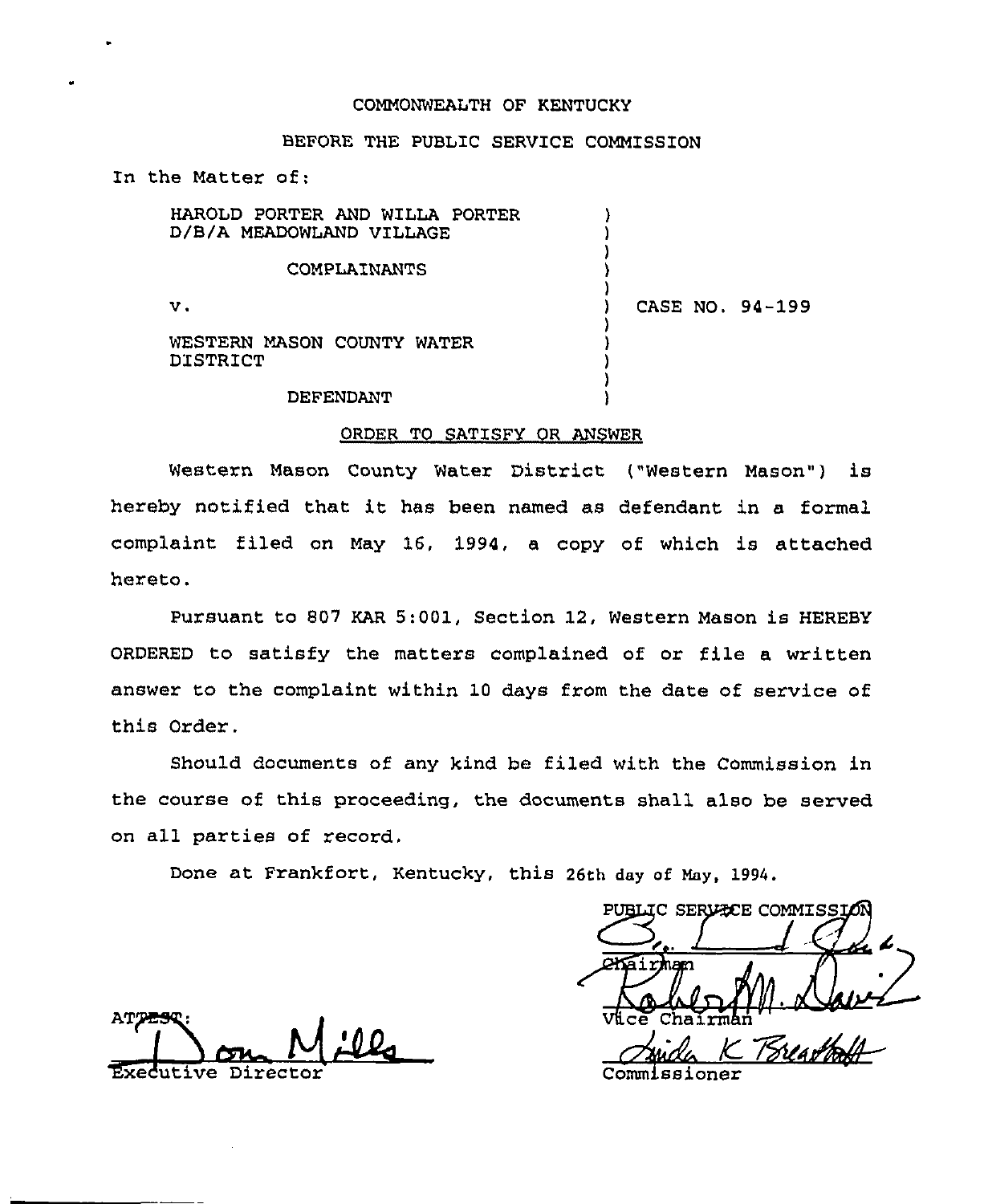# CONMONWEALTH OF KENTUCKY RECEIVED

### BEFORE THE PUBLIC SERVICE COMMISSION

In the Natter of:

Harold Porter and Willa Porter dba Meadowland Village (Your Full Name)

COMPLAINANT

) ) 3

> ) ) )

VS <sup>~</sup>

Western Mason County Water District (Name or Utrlity) DEFENDANT

# COMPLAINT

The complaint of Harold Porter and Willa Porter respectfully shows: (Your Full Name)

(a) Harold Porter and Willa H. Porter ( Your Pull Name ) 117 Crest Avenue Flomingsburg, Kentucky 41041 (Your Address)

(b) Western Mason Countv water District (Name of Utility) Box 49 Dover, Kentucky 41034 (Address of Utility)

(c) Thats western Mason countv water District is failina to (Describe here, attaching additional sheets if

cooperate with the complainants for the following factual necessary, the specific act, fully and clearly, or facts

reasons: (1) Harold and Willa Porter have secured the that are the reason and basis for the complaint.)

services of a project engineer and have laid out for

Continued on Next Pace

MAY 16 1994

PUBLIC SERVICE **COMMISSION** 

94-199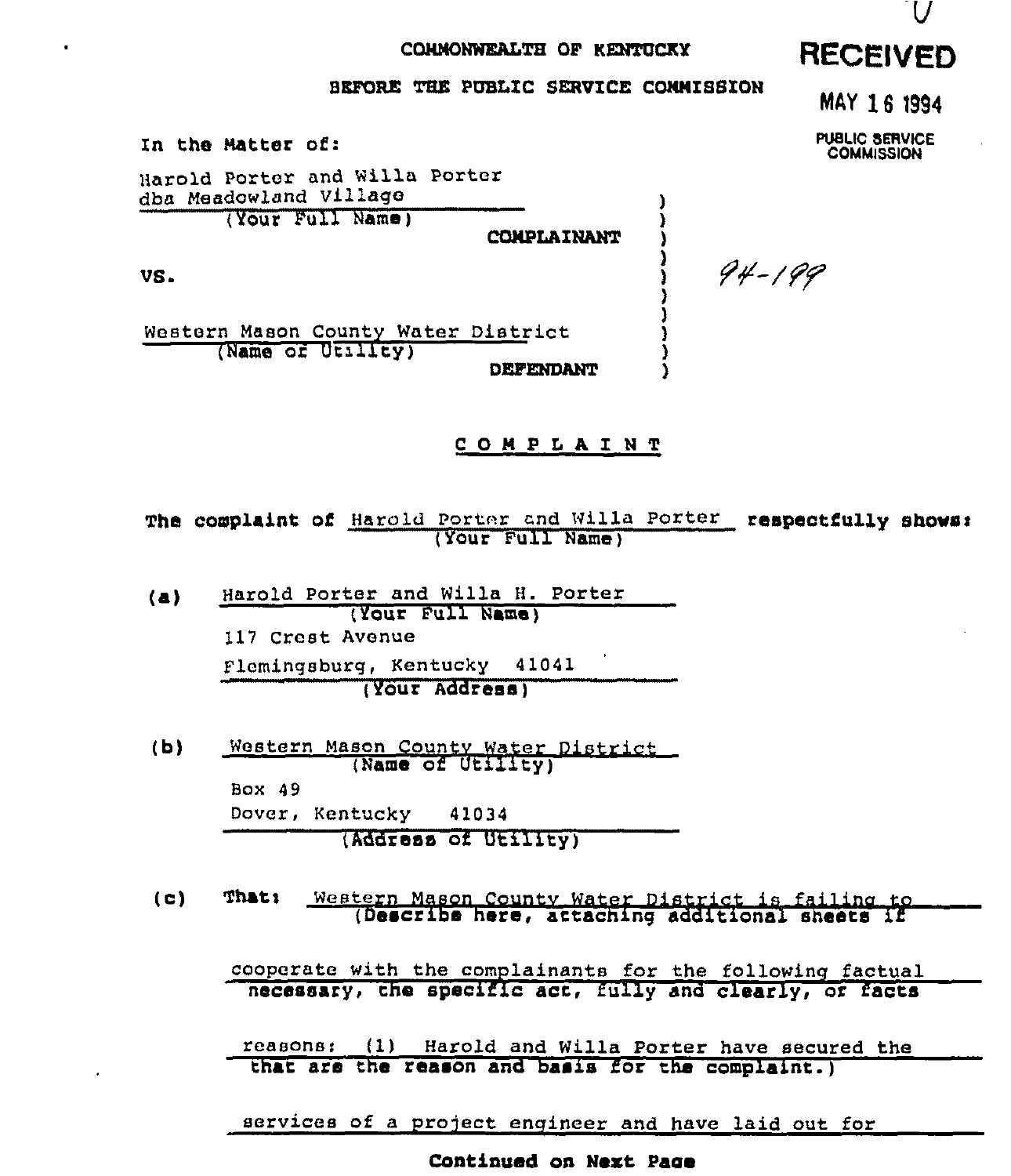|             |  |  | Harold and Willa Porter | VS. |                |  | Western Mason County Water District |
|-------------|--|--|-------------------------|-----|----------------|--|-------------------------------------|
| (Your Name) |  |  |                         |     | (Utility Name) |  |                                     |

# Page 2

development approximately 40 acre tract of land owned by them at the intersection of Kentucky 435, Slack Pike, and one-fourth mile from Kentucky Highway 546 in the Highland Heights community area of Mason County, which is approximately 2.9 miles from the city limits of Maysville, Kentucky by way of Ky. 456 and Slack Pike and passes through an industrial area that employs anoroximately 1.000 people. with additional spec buildings available for immediate occupancy by leasing  $\overline{or}$  by purchase.<br>(2) The Complainants state that with the assistance of their project engineers they have laid out a mobile home park to<br>provide spaces for 106 lots, pads, facilities with proposed utilities for water, sewage, gas, electric, and telephone and TV cable; complainants state that they are initially planning to immediately develop spots or slots for 36 mobile homes and that as soon as it appears that they will be filled, they propose to go ahead developing until ultimately they have the 106 spots or slots developed.<br>(3) The Western Mason Co The Western Mason County Water District has a three inch waterline through the property owned by the complainants and a six inch water line 188 feet from the property of complainants with a large new elevated storage tank within half a mile of the proposed mobile home park with a proposed connection by 12-inch<sup>\*</sup><br>Wherefore, complainant asks For a hearing in connection with Wherefore, complainant asks For a hearing in connection with<br>this matter, that the said Western Mason County Water District<br>be required to show cause or reason why they are unwilling to<br>comply with the request of Porter fo comply with the request of Porter for connection to the six inch

water line, for investigation by representatives of the Public<br>Service Commission as to the truth and reasonableness of the<br>request by the complainants and if necessary for a full hearing before the Board for consideration of the request by the complainants, and for any and all other orders proper in the premises, for the protection of the rights of the complainants and the duties of the Board of Western Mason County Water District in their obliqation to provide water service.

|    |        | Dated at Maysville<br>(Your City) | <b>Kentucky, this</b><br>IO    | day     |
|----|--------|-----------------------------------|--------------------------------|---------|
| of | May    | 1994.                             |                                |         |
|    | Month) |                                   |                                |         |
|    |        |                                   | <u>T.or</u>                    |         |
|    |        |                                   | (Your Signature)               |         |
|    |        |                                   |                                |         |
|    |        |                                   | (Name and address of attorney, | if any) |

(John H. Clarke, Clarke and Clarke \*Continued on attached sheet. P.O. Box 519, Maysville, Ky. Telephonei 606-564-5527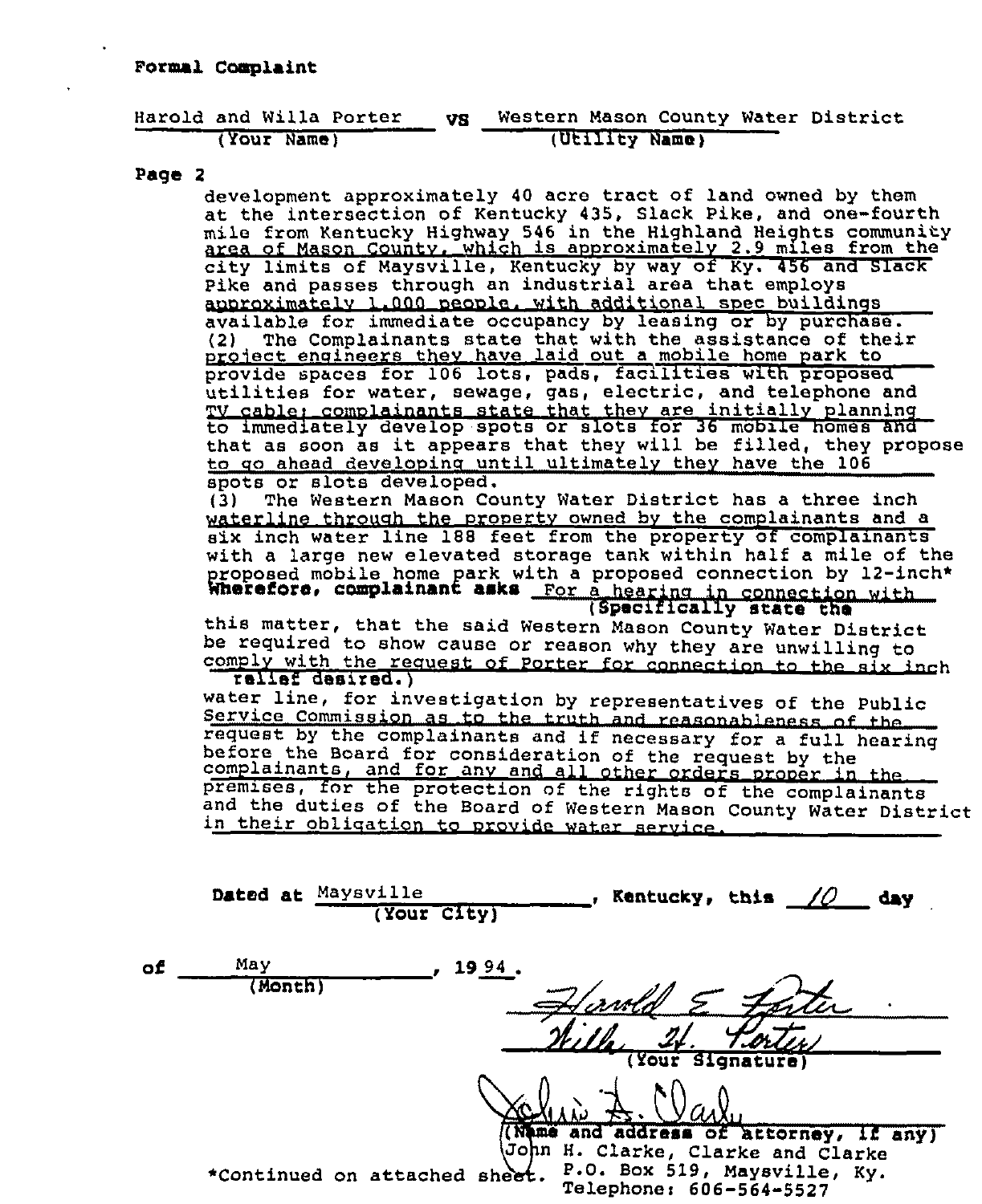Formal Company

#### Harold and Willa Porter VS Western Mason County Water District

#### Page 3

\*water line to the Maysville Utility System which will probably be developed within the next 12 months.

{4) Western Mason County Water District has been requested feet from the mobile home park and have refused, insisting that the system for the mobile home park be attached and connected to the three inch system, which is of asbestos transite material and is probably <sup>40</sup> years old for no apparent valid reason.<br>(5) The complainants are planning to spend a sum in excess

of \$250,000.00 in connection with implementing the first<br>36 spots and with this substantial investment for the development of the Highland Heights Community, the complainants feel that the Board of Western Mason County Water District is being unreasonable and arbitrary in refusing to permit connection to the available six inch water line.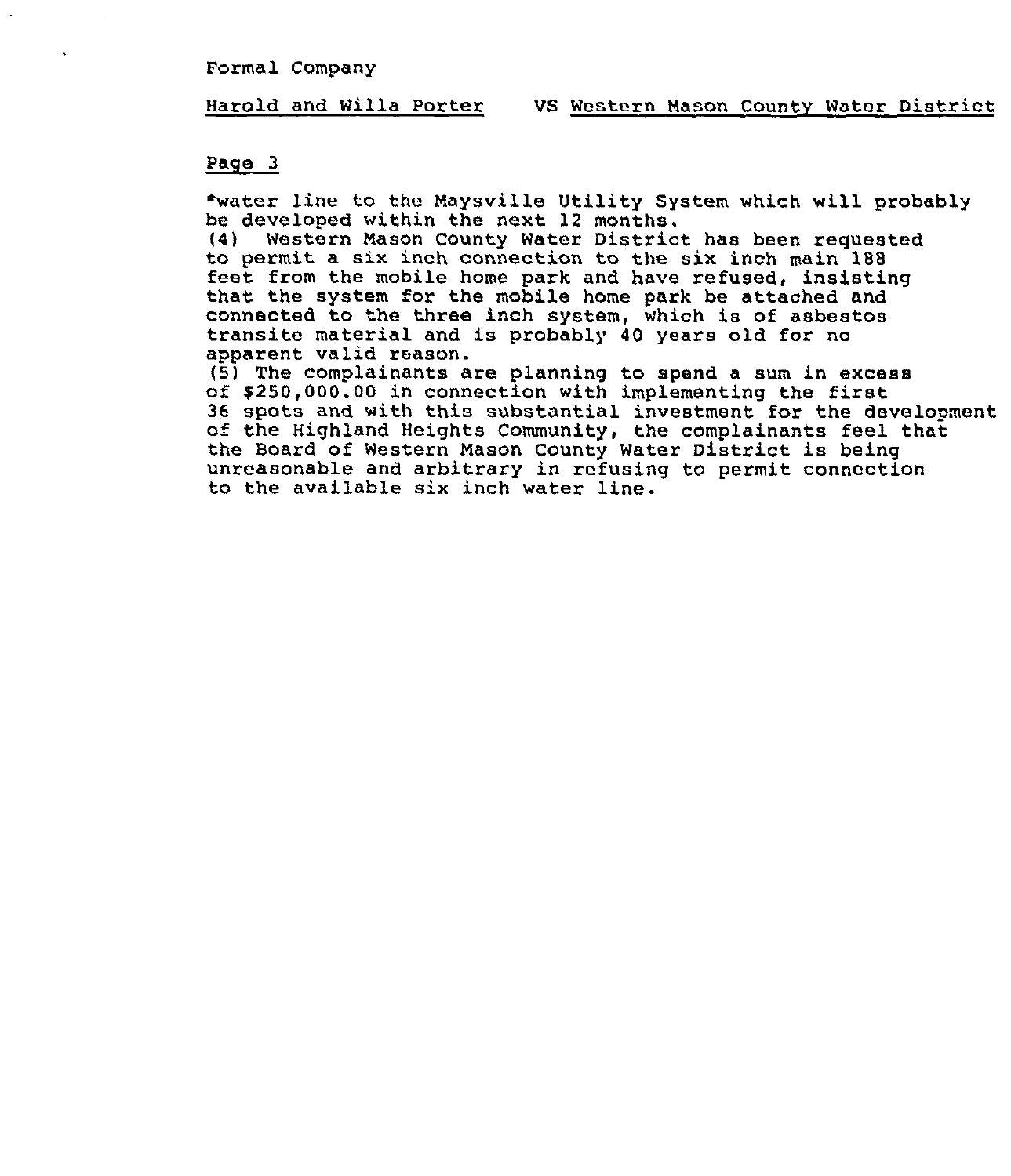| <b>CCS100R</b>                                                                                                          | KY. PUBLIC SERVICE COMMISSION<br>CONSUMER INQUIRY SYSTEM                    |                                                                                                                                                                                                                                              | TR-MOA-TAA? |
|-------------------------------------------------------------------------------------------------------------------------|-----------------------------------------------------------------------------|----------------------------------------------------------------------------------------------------------------------------------------------------------------------------------------------------------------------------------------------|-------------|
| CCS-NBR: 930176303<br>NAME: PORTER, HAROLD<br>ADR1:117 CREST AVE.<br>CITY: FLEMINGSBURG<br>CNTY: FLEMING<br>HOME PHONE: | ADR2:Ser.add.(546 AA highway) Mason County<br>STATE: KY ZIP: 41041<br>WORK: | ENTRY DATE/TIME:18-NOV-1993 11:24:36.00 TYPE CONTACT:H<br>WESTERN MASON COUNTY WATER<br>UTIL-NUMBER:00032700<br>SERV: WA COMP: S1 CONFIDENTIAL: N<br>CONTACTED UTIL?Y DISC. INITIAL CALL?N<br><b>ACCT-NUMBER:</b><br>DATA ENTRY OPERATOR: JG | PRIORITY: N |

PRELIMINARY DESCRIPTION: DEVELOPING MOBILE HOME PARK, PLANNED FOR 140 LOTS, BUT WILL ONLY BE PUTTING IN 35 UNITS IN THE BEGINNING. MR. PORTER NEEDS A 6 INCH LINE ON THE PROPERTY TO SER-PROCESSOR NAME: GAY

PROCESSOR NAME: GAY

 $\frac{1}{2}$ 

CALL BACK DATE: 18-NOV-1993 14:52:45.00

CALL BACK INFORMATION:

ve that many units, he has a 3 inch line available now, but it would not be adquate. Applied in July and has been to several meetings w/board, but they tell him they do not have the capacity to provide a 6 inch line at this time. He says he is located about 190 foot from company's six in. line and not very far from water storage tank. Customer believes this to be a political thing, and not because of inadequate water supply. 

UTIL. REPRESENTATIVE: DAVID FRENCH CONTACT DATE: 19-NOV-1993

UTILITY RESPONSE:

Utility advised that they have a project going on now that will be serving 20 families, hopefully they will be able to supply enough water for the present. They are also looking to Maysville for additional water supply next year. They pumped 20 out of 24 hours to keep water flowing to this area now. They have been advised by their engineers that until they can obtain a larger supply of water it would not be advisable at this time to take on that many new customers. Later on they will be able to provide ser. This information was given to Mr. Porter at the Nov meeting, also written reports and plans to obtain water from Maysville. Faxed copies to PSC regarding this matter. 

STAFF NAME: CLAUDE RHORER STAFF BEGIN DATE: 24-NOV-1993 15:01:03.00 END DATE:

STAFF REFERRAL: MEMO SENT TO CLAUDE RHORER 11/24/93 RE: DENYING SERVICE AT THIS TIME TO A MOBILE HOME PARK BEING DEVELOPED BY MR. HAROLD PORTER FROM WESTERN MASON COUNTY WATER. 

FINAL NAME: GAY FINAL DATE: 17-DEC-1993 23:00:00.00

FINAL DISPOSITION:

Contacted Western Mason County Water(David French) regarding memo sent to Claude Rhorer(dated Dec 17) where advised that Western Mason would be required to serve Mr. Porter. Mr. French said he would pass information on to their Engr.Jerry Willett, Mr. Willett called back to say they could not give service to Mr. Porter and said he would file a deviation with the commission in order not to serve. Mike Newton (water section) talked with Mr. Willett and advised him they would have to serve. Tried to reach customer to advised him, that he should be able to